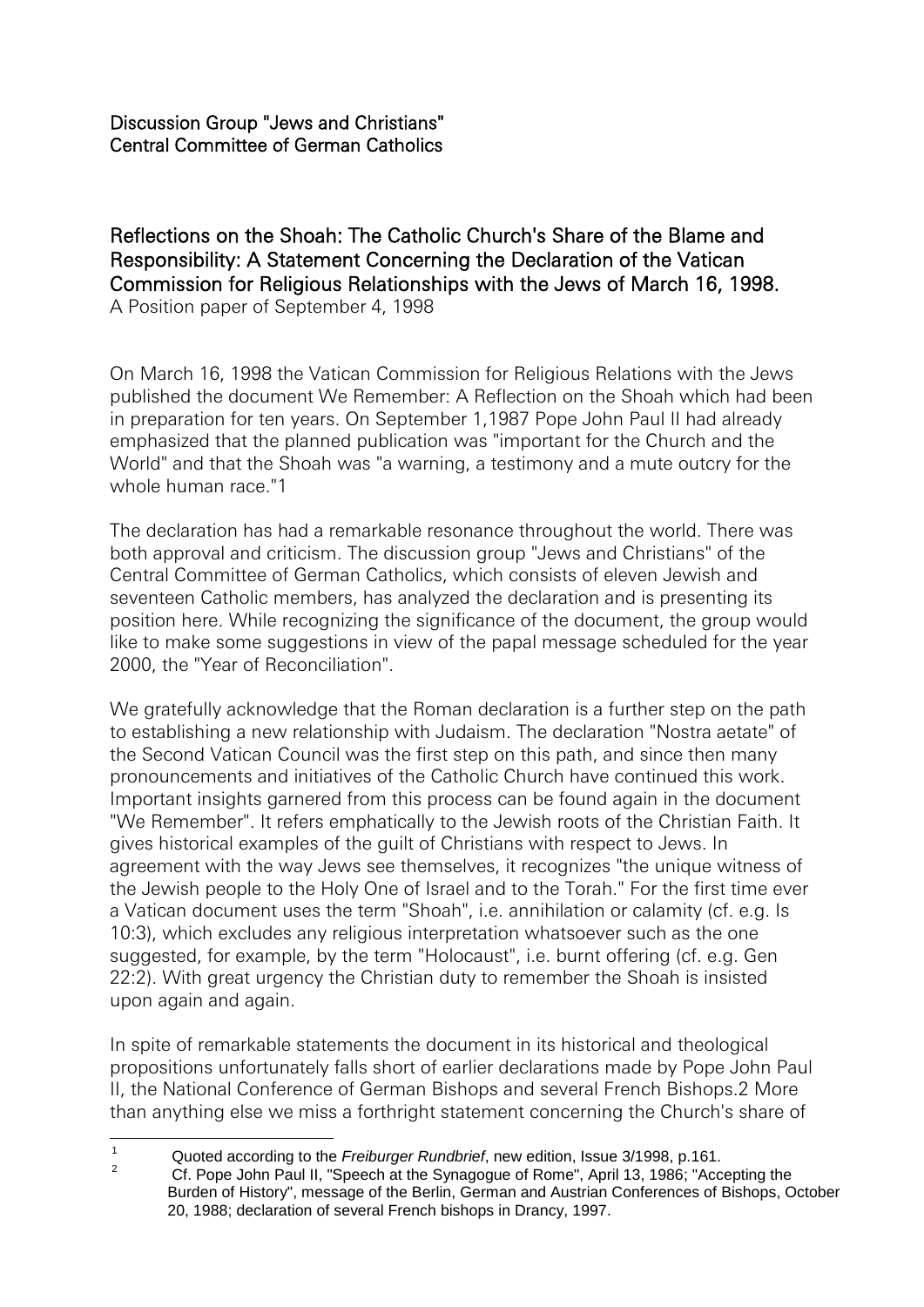the blame and responsibility. It is not enough simply to mention the "errors and failures of ... sons and daughters of the Church." Following the lead of the Council, the German bishops rightly emphasized in 1988 on the occasion of the fiftieth anniversary of the Pogrom-Night ("Night of the Broken Glass") "that the Church, which we profess to be holy and revere as a mystery, is also a sinful Church in need of repentance."3

## 1. Slow Disassociation of the Church from Judaism

The Vatican document gives the impression that the process in which the "early Church" and the "Jewish People" split apart already began immediately "after the crucifixion of Jesus". We consider this to be historically inaccurate. The long process during which the Church disassociated herself from the Jewish people must be seen in a more differentiated way.

A Vatican declaration from the year 1985 states: "Jesus was and always remained a Jew ... Jesus was fully a man of his time and of his environment B the Jewish-Palestinian one of the first century, the anxieties and hopes of which he shared ... Paul also, like Jesus himself, used methods of reading and interpreting Scripture and of teaching his disciples which were common to the Pharisees of their time."4 The controversial discussions found in the books of the New Testament are initially inner-Jewish disputes.

Seeing Jewish hopes reconfirmed and fulfilled in Jesus as the Christ, New Testament communities gradually began to disassociate themselves from Judaism. When the Greek-speaking communities reverted to the Greek translation of the Hebrew Bible (the Septuagint), the process was accelerated, not least of all through the assimilation of Greek ideas. The inclusion of the New Testament books in the canon of biblical books is an expression of a particular identity and witnesses to the belief in God's acting through Jesus of Nazareth.

The Christianity which finally took shape, increasingly entered into rivalry with Judaism to an ever greater degree. "In the Christian world ... erroneous and unjust interpretations of the New Testament regarding the Jewish people and their alleged culpability ... circulated," and these even led to the destruction of some synagogues. This assertion of the Roman document is indeed accurate but not adequate as regards the first centuries.

Gentile-Christian Theologians (Apologists and Church Fathers) reinforced the praxis of the Church to view the New Testament texts exclusively with Gentile-Christian eyes and to change the condemnation of Jews into a condemnation of the Jewish people. What originally started out as a "family conflict" within Judaism developed more and more into a theologically justified enmity toward another religion.5 As a rule the Church Fathers, whose writings would become important for subsequent history, laid claim to the salvation history of the Old Testament as a prehistory of the

 $\frac{1}{3}$ "Accepting the Burden of History", no. 2; cf. the Second Vatican Council, "Lumen Gentium", no. 8. 4 "Notes on the Correct Way to Present the Jews and Judaism in Preaching and Catechesis in the Roman Catholic Church" declaration of the Vatican Commission for Religious Relations with the Jews, 24 June 1985, no. 12 and 18.

 $5$  Cf. the "Adversus Judaeos"-literature of the Church Fathers.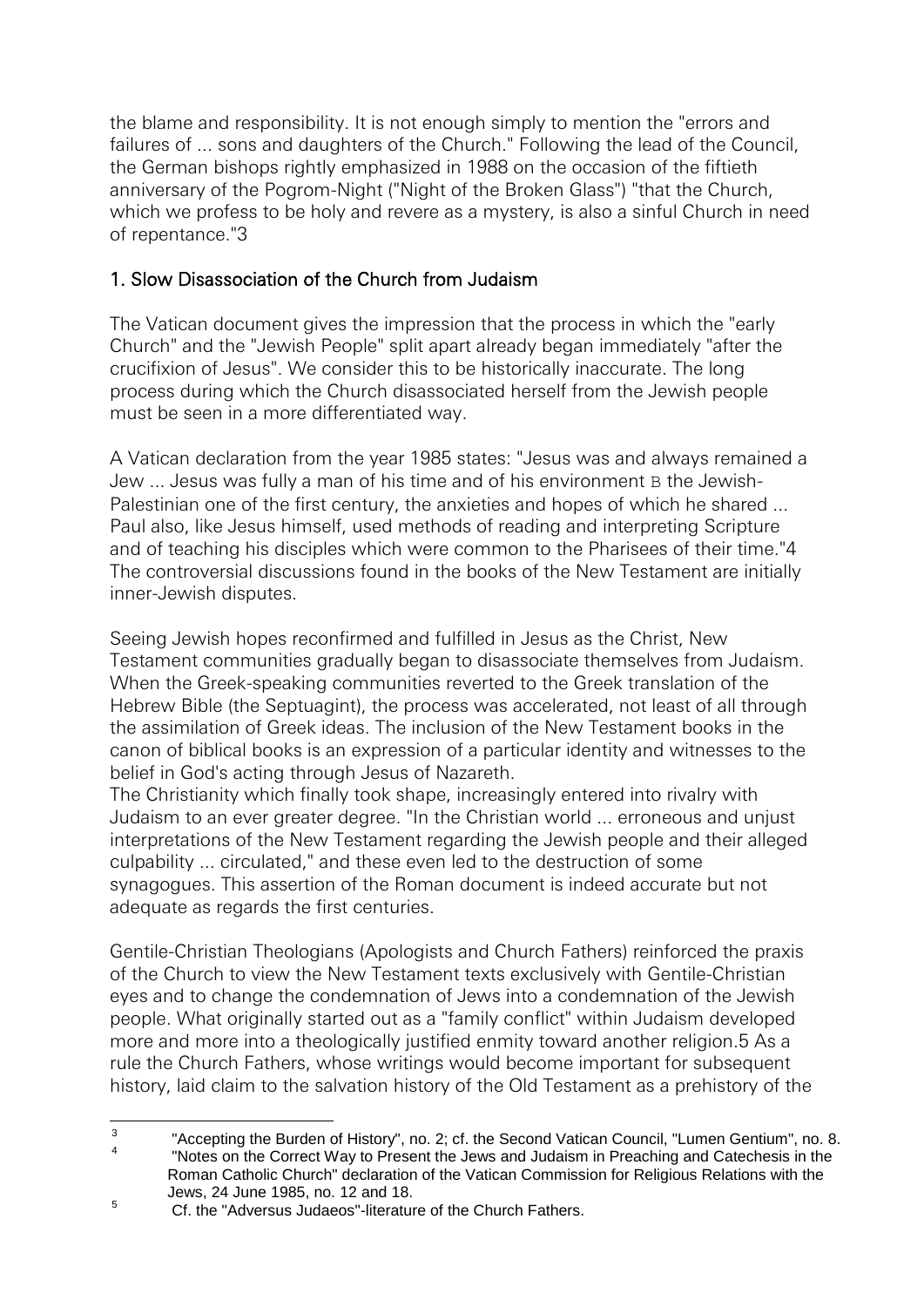Church and denied the Jewish people their entitlement to biblical election and promise (substitution theory, disinheritance theory).

This development was further intensified when Christianity became the state religion of the Roman Empire. The political theology at the time of Constantine (Eusebius) regarded this historic turning point as subsequent proof of the messianic status of Jesus Christ. The Jews, on the other hand, had to resign themselves to becoming an insignificant minority in the Christian empire. In the period which followed, the Church emphasized her superiority more and more and forgot the root B Israel B from which she permanently stems.

Only with the Second Vatican Council was a redefinition of the relationship with the Jewish people inaugurated. Referring to Paul's Letter to the Romans, the declaration "Nostra aetate" urgently calls upon Christians to stop denying Jews their religious right to exist, and it leaves it up to the hidden will of God how the salvation of "all Israel" will take place (cf. Rom 9B11). Is the humility of not knowing why the dramatic separation between Christianity and Judaism occurred not part of the respect owed to the mystery of God? It should be recognized, as Cardinal Ratzinger said, we must acknowledge: "It is not within our power to overcome this separation. Rather, this separation keeps us together on the path towards what is coming and therefore must not be enmity between us."6

This brief overview already shows that only the most precise possible study of the gradual process of separation will enable us to set a different course in the relationship between Jews and Christians as drawn from the experience of our own century. We therefore call upon everyone who studies in this period the history of the first centuries, to discover and present the connections between Jews and Christians and thus to do the work of reconciliation.

## 2. Problematical Decisions by Ecumenical Councils as Statements of the Whole Church

With respect to the self-evaluation of the Church in relation to Judaism, the Vatican text seems to us to be unconvincing when it assigns blame to individual Christians, yet excludes from blame the Church herself as a constituted faith community. This was already not true of the medieval Church, and it is just as invalid for the first half of the twentieth century.

The significance of the ecumenical councils for the formation of the Christian understanding of faith is undisputed. They are official statements of the Church, particularly when they are not developing a new body of thought, but defining in a binding way an awareness which is already present in the Church. In the Middle Ages intertwining historical, ecclesiastical-political and economic relationships gave rise to an anti-Jewish sentiment which continued to be influential far into the Modern Age. The Vatican declaration says that "there have been centuries-old sentiments of mistrust and hostility that we call anti-Judaism."

Not only individual Christians have been guilty, however, but also ecumenical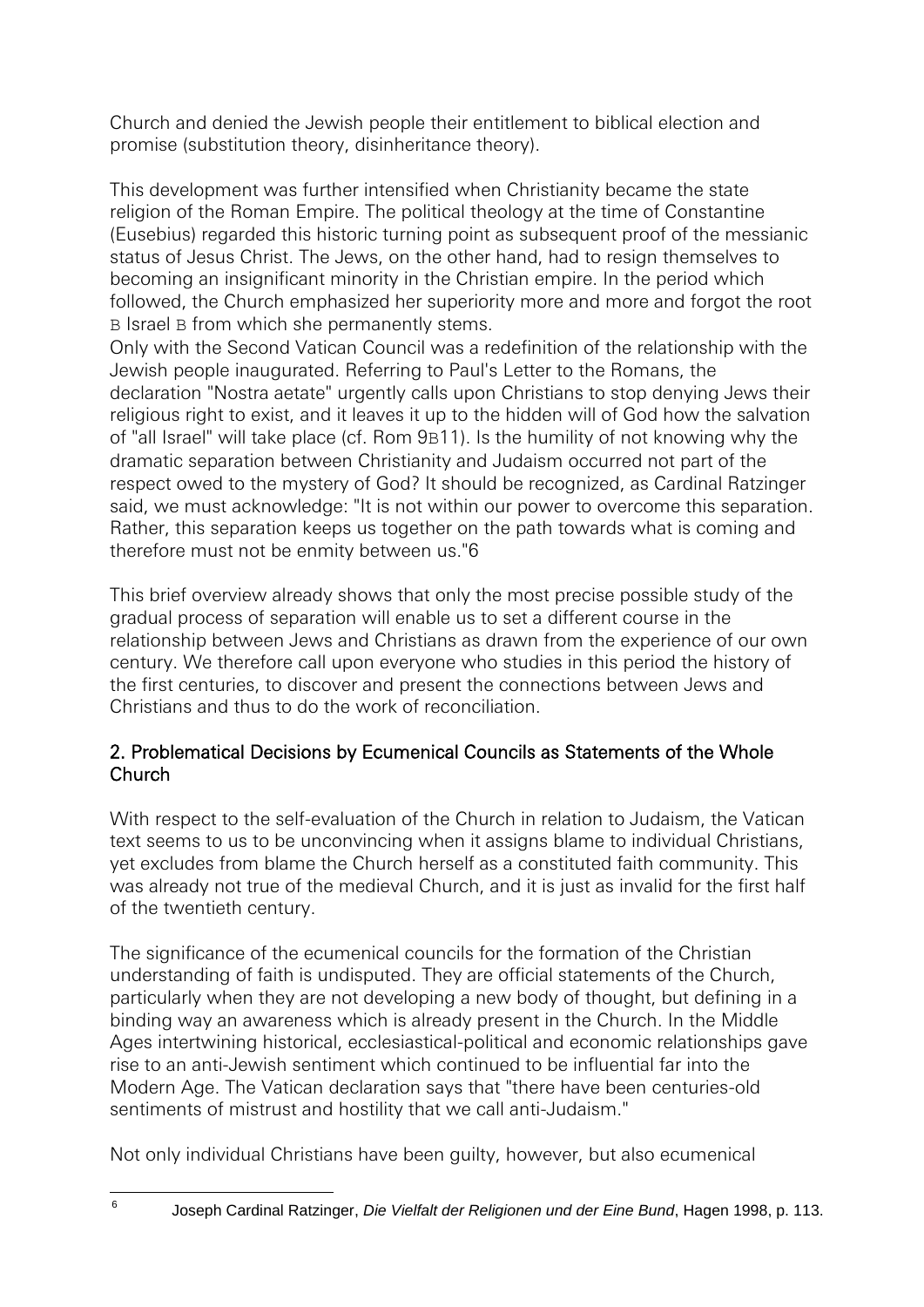councils, in particular the Fourth Lateran Council (1215), which was to enjoy special standing in the West. At this council the general accusation was made that the Jews are guilty of faithlessness (perfidia). Regulations which, for the most part, had long since been in effect were made binding. They pertained to the money-lending businesses of the Jews, the requirement to wear identifying marks or garments, the limitation of movement and curfews and the ban on holding public office. Above all, strict regulations for baptized Jews were decreed.7 In 1434, the Council of Basel endorsed a text which was no less explicit. Since this was an assembly which was exceptionally consensus-oriented and which took all minority votes into consideration, it is surprising that the Decree on the Jews could apparently pass without any struggle around the balloting. This is a further proof of a widespread anti-Jewish attitude in the Church. The Basel Decree on the Jews concluded with the directive that it should be proclaimed "at least once a year at Mass in the individual cathedrals and collegiate churches and in other religious establishments in which the faithful assemble in large numbers."8 Finally, in the Bull of Union with the Coptic Church dated February 4, 1442 the Council of Florence applied the phrase "outside the Church there is no redemption" to the Jews as well and denied that they could attain salvation.9

In this situation the decrees issued repeatedly by the popes for the protection of the Jews ("Sicut Judaeis") could prevent neither the pogroms nor the accusations that Jews were guilty of supposed ritual murders, poisoning wells and desecrating hosts.

Finally, we should note that in contrast to the practice of all the other Western European countries the Papal States, which had been established anew after the Napoleonic Wars, readopted the discriminatory policy toward the Jews by establishing ghettos and requiring the Jews to wear identifying marks or garments. Once again the Jews were strictly forbidden to employ Christian servants; "compulsory sermons" were reintroduced: five times a year the Jews had to listen to sermons given for the purpose of proselytizing them. The baptism of Jewish children without parental consent, which often led to the removal of the baptized person from the family (the Mortara Affair of 1858 in the Papal States), had a very negative effect on the relationship between the Catholic Church and Judaism.

In "Nostra aetate" the Second Vatican Council broke with the previous tradition for the first time and risked taking a new approach to Christianity's relationship with Judaism. With this development all that had gone before was de facto revoked.

## 3. The connection between Christian anti-Judaism and pagan anti-Semitism

"The Shoah was the work of a thoroughly modern neo-pagan regime. Its anti-Semitism had its roots outside Christianity." We must contradict this assertion of the Vatican declaration. It is true that, compared with the anti-Judaism of the Church, the anti-Semitism of the Nazi Regime attained a new dimension with its racial doctrines and its determination to exterminate the Jews. But we are

<sup>&</sup>lt;u>.</u> <sup>7</sup> Cf. *Conciliorum Oecumenicorum Decreta*, p. 265-267.

<sup>8</sup> Cf. *Conciliorum Oecumenicorum Decreta*, p. 483-485, quote p. 485.

<sup>9</sup> Cf. *Conciliorum Oecumenicorum Decreta*, esp. 578.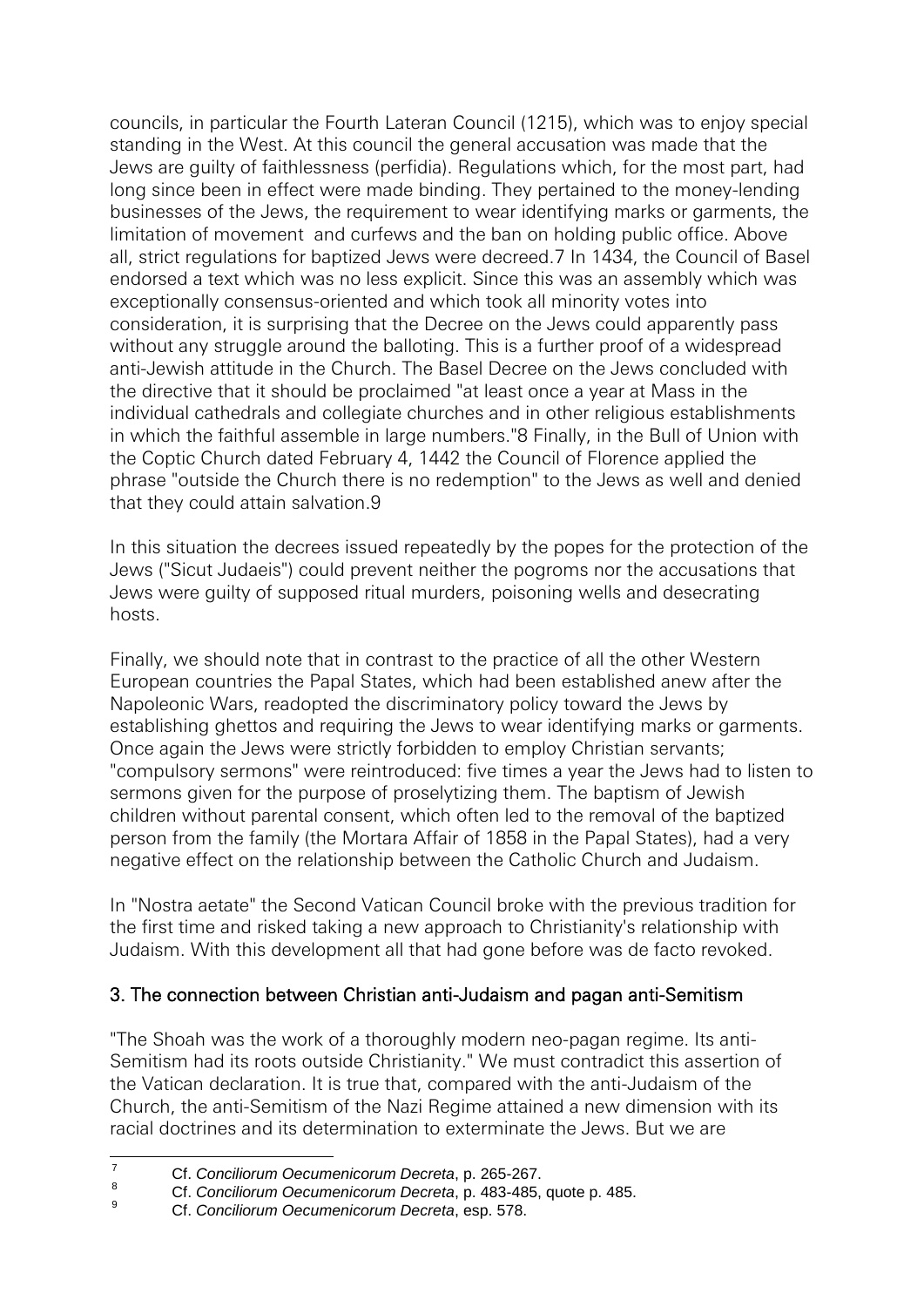convinced that this pagan anti-Semitism would not have been possible if Christian anti-Judaism had not laid the foundation. This is supported by the historical indications we have cited.

The statements of the Vatican text concerning the behavior of Church figures during the National Socialist period are also inadequate, even misleading. This is particularly true in the cases of Cardinal Faulhaber, Cardinal Bertram and Pope Pius XII.

In December 1933, the Archbishop of Munich, Michael Cardinal von Faulhaber preached on the great respect Catholics have for the Old Testament. He claimed the OT as belonging to Christianity with the assertion that it did indeed originate within Judaism, but that it was not really a Jewish book. One should therefore not transfer antipathy toward contemporary Judaism to the Old Testament, as the National Socialists and the German Christians had done by rejecting it as a "Book of the Jews". The courage of the Munich Archbishop was admired because of his Advent sermons. From that point on he was regarded at home and abroad as the guarantor and spiritual leader of Catholic resistance.

He could not, of course, live up to such high expectations. It should be remembered that Faulhaber had no objection to "genuine racial research and the cultivation of one's race". His sermons were also marked by a classical anti-Judaism (rejection and flight as a divine stigma of the "eternal Jew"). Neither he nor any of his fellow German bishops protested against the boycott of the Jews on April 1, 1933 or against the Nuremberg Laws.

The clear criticism in the sermons of Bernhard Lichtenberg, dean of the cathedral of Berlin, stands in stark contrast to the silence of the German bishops. He spoke out against the forced sterilization of the chronically ill and the euthanasia-murders of the disabled. His assistance to persecuted "Non-Aryans" and his public prayer for the victims of the Pogrom-Night ("Night of the Broken Glass") ultimately resulted in his being harassed and arrested. After two years of punishment in prison he died while on transport to the Dachau concentration camp. His exceptional witness may not be mentioned in the same breath with that of Faulhaber or even Bertram, which is what the Vatican document does. Other men and women B we are thinking, for example, of the dauntless Gertrud Luckner from Freiburg B should have been mentioned.

The letter of the Berlin Bishop Graf von Preysing is one of the few interventions which became known after 1945. He had asked Cardinal Bertram, the Chairman of the National Conference of German Bishops, to make public at least one of his many petitions to the National Socialist government. Preysing, however, could not prevail over Bertram and the majority of the bishops.

On March 6, 1943 Preysing had turned to Pope Pius XII. The pope, however, decided "to exercise restraint in order to avert greater harm." Pius XII abided by this decision even when thousands of Jews were deported from Rome before his very eyes in order to be taken to Auschwitz, which he knew. Regardless of how the role of this pope as head of the whole Church will be judged in the end with regard to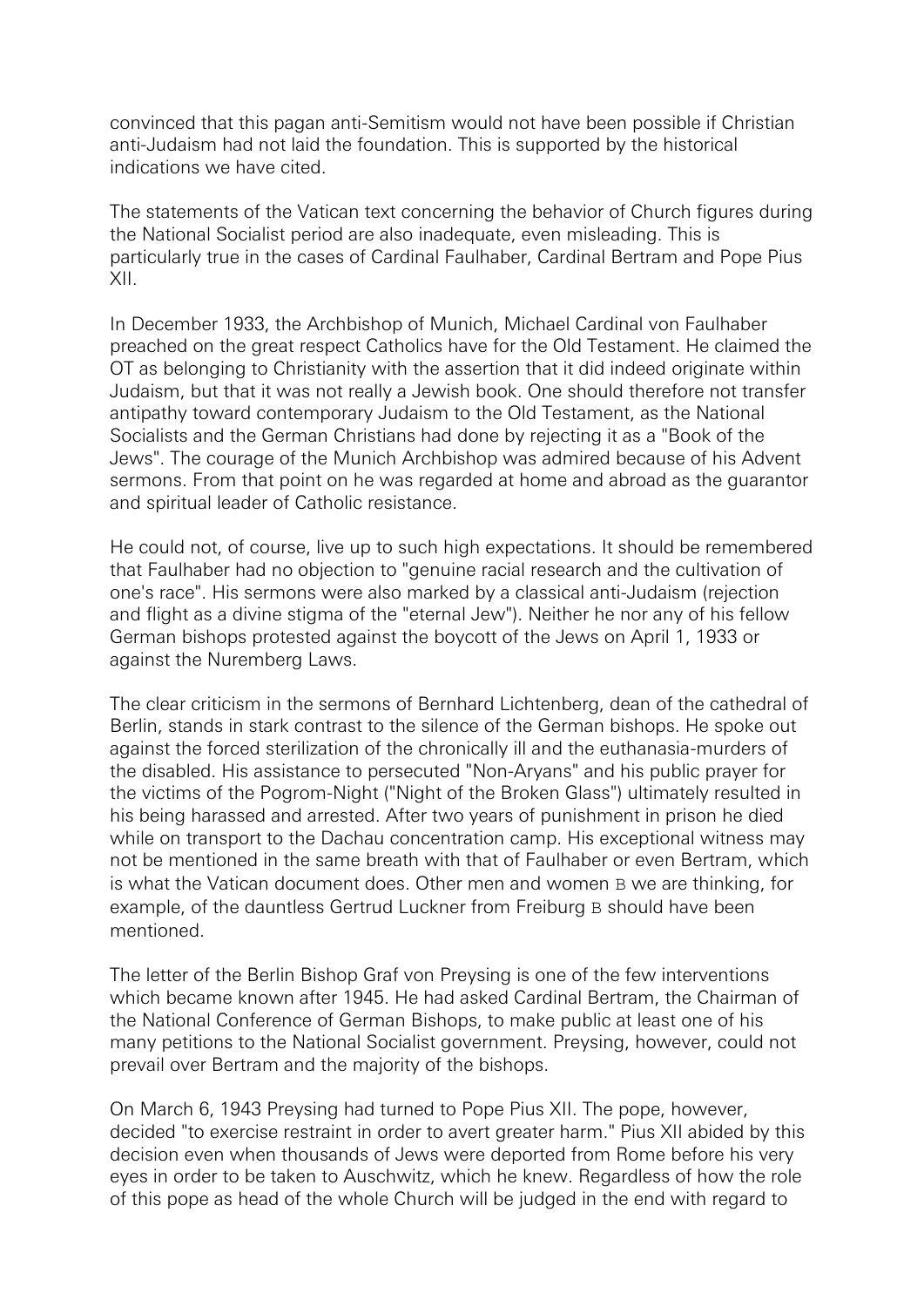the Jewish question, we are convinced that Pius XII, as Bishop of Rome, should have intervened publicly, at least on behalf of the Jews of his city. Even if he could maybe not have saved them from death, his action would have been a model for other bishops.

The Pope did, however, speak out in favour of hiding of Jews in monasteries and convents. Jewish emigrants thanked him for this. But after 1945 it came to light that in some of the monasteries and convents zealots had baptized Jewish children against their will. Enormous efforts were required in order to return them to their Jewish families.

After the end of the war, it was soon public knowledge that Church agencies, especially in Rome, disposed of safe channels to neutral foreign countries. These Church organizations also assisted people who were deeply involved in the criminal machinery of the National Socialists. In this way, with the help of the Church, criminals also succeeded in fleeing to the Middle East and from there to Latin America with the help of the Church.

All in all, the stance of the Catholic Church toward the Shoah is ambivalent, if not one to be ashamed of. The words of Pope John Paul II, with which the Vatican Document begins, are accurate: that Christians, "instead of offering to the world the witness of a life inspired by the values of faith manifested ways of thinking and acting which were truly forms of counter-witness and scandal."

## 4. Admission of Blame and Responsibility for History

The Vatican declaration emphasizes the reconciling power and the duty of remembering: "The common future of Jews and Christians demands that we remember, for there is no future without memory."

The duty of remembering presupposes an exact knowledge of historical facts and demands a scientific analysis of the past without any kind of apologetic. As the declaration states, many studies on the period of National Socialism are yet to be undertaken: "Historians, sociologists, philosophers, politicians, psychologists and theologians are all trying to gain a deeper insight into the reality of the Shoah and its causes." Therefore, in our understanding, it follows that the Vatican Archives must be opened so that the relevant documents can be studied.

The relationship between Judaism and Christianity must be sustained by mutual respect and recognition since "Jews and Christians encounter each other in a comparable hope founded on the same promise made to Abraham."10

The integrity of our will to seek renewal requires of all members of the Church that they admit that they can be blamed and are responsible for history. We continue to hope that in the papal message already scheduled for the year 2000, the "Year of Reconciliation", the Church, precisely as an institution, will recognize and confess

 $10$ "Notes on the Correct Way to Present the Jews and Judaism  $Y''$  (see note 4), no. 10; there is a reference to Gen 12,1-3 and Heb 6,13-18.